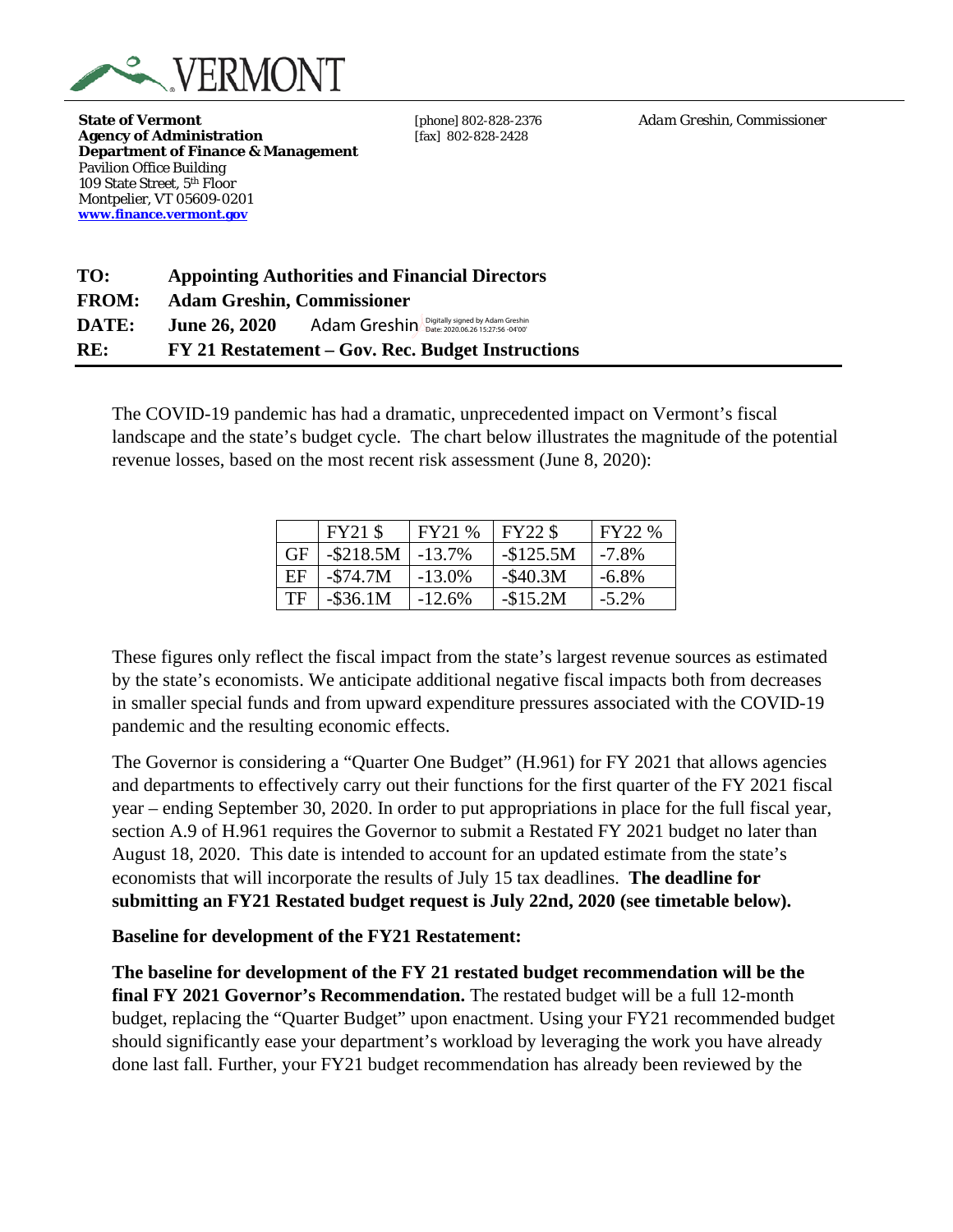FY 21 Restatement – Gov. Rec. Instructions June 26, 2020 Page **2** of **4**

Department of Finance and Management and the legislative Appropriations Committees. Any changes you propose for the FY21 restatement will be "upward" or "downward" adjustments to your original FY21 budget recommendation. These changes may be technical in nature; i.e., similar to what your department might propose for a Budget Adjustment Act. Other changes may reflect actions necessary to meet your budget target. We will assume the language submitted for the FY21 recommended budget remains unchanged unless notified differently by your department (see the section titled "Format of Response" below).

### **Budget targets:**

Departments are expected to propose reductions equal to 5% of their FY 2021 General Fund Governor's recommendation. We expect to utilize a variety of other tools, including statewide policy changes, one-time revenue sources, and other savings opportunities. However, these statewide solutions will not be sufficient to get us to balance. Also note that some obligations – debt service and retirement payments, for example – will be fully funded, which reduces the pool of appropriations from which we can find savings. As noted above, the revenue shortfall continues into FY22; adjustments to the appropriations base must be made in FY21 to prepare for a balanced budget in FY22.

Your budget proposals should be realistic and attainable in FY21, accounting for the timing of a current-year implementation. Please pro-rate any annual savings estimates and take into account any statutory or administrative rule changes, and the impact on any savings.

### **Internal Service Departments:**

Internal service departments are expected to absorb the same 5% reduction as field departments. For simplicity purposes, Budget and Management will reissue to field departments reductions to their gross internal service allocated charges and commensurate reductions to their GF allotments. Reduced GF ISF allotments may be applied toward meeting your department's total 5% GF reduction. (Please note that this reduction applies only to your allocated charges, not to "bespoke" or other specific arrangements you may have with departments that receive your services.)

### **Format of Response:**

Please use the attached "Budget Development Addendum" (Attachment B) for submission of your FY21 Restatement. The format is similar to the traditional "ups and downs" form, however the starting point (top row) will be your original FY21 budget recommendation. Include with your submission brief policy descriptions that provide additional information as necessary regarding policy-related budget actions.

Please do not resubmit materials already presented to Finance & Management. We have kept that material. If there is subsequent material, for instance, that was shared with the legislature, you may pass that along if necessary. Most importantly, please do not attempt to revise your GovRec "ups and downs." Consider that document to be locked, and all changes to it are reflected in the Addendum.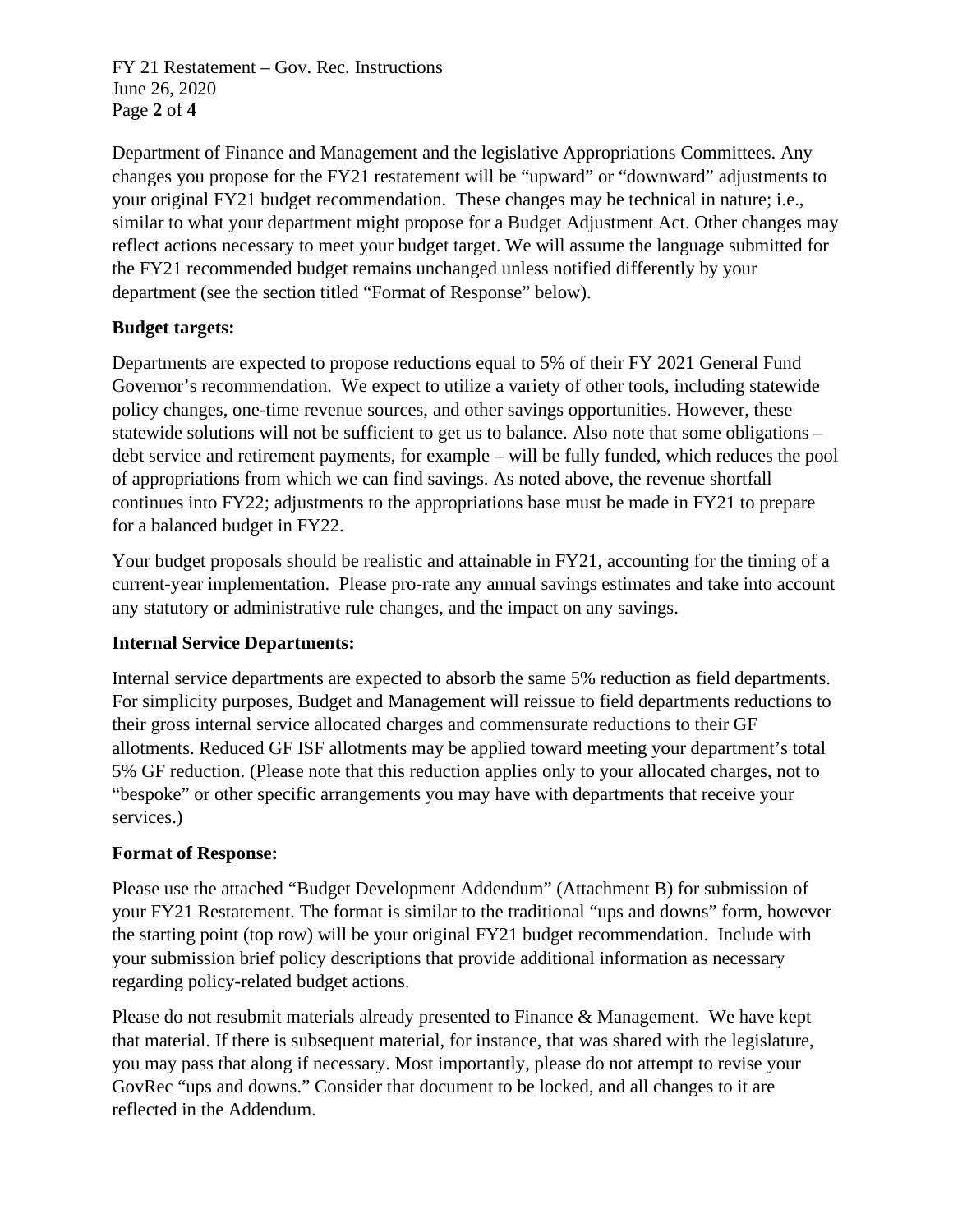FY 21 Restatement – Gov. Rec. Instructions June 26, 2020 Page **3** of **4**

The FY21 Governor's Recommended Budget language will be reintroduced. Otherwise, needed changes to bill language will be due July 31 (see timetable below). Specifically, language submissions must be limited to the following: 1) Language essential to savings proposals included in the FY21 Restatement; 2) Language otherwise necessitated by changes made to the FY21 Governor's Recommended Budget "baseline".

## **Federal Impacts including Corona-virus Relief Fund (CRF):**

Federal assistance has been, and will continue to be, a critical component in Vermont's return to economic health. The precise terms of this aid have been, and will likely continue to be, a matter of some uncertainty. For instance, whether additional aid to states will be made available or whether additional flexibility regarding current CRF funding will be allowed are still unknown. As information becomes available, your budget analyst will be your conduit for information exchange. In the meantime, we offer the following general guidance regarding CRF items:

- 1. **New CRF initiatives:** No new CRF initiatives should be included in your proposed FY21 Restatement unless explicitly authorized via your contact person in the Governor's Office and/or the Secretary of Administration. Notify your budget analyst of authorized CRF initiatives. In all other cases, it is assumed that other legislative vehicles have already been available for CRF initiatives.
- 2. **Adjustments to JFC-approved CRF items:** Please consult with your budget analyst as to whether adjustments to existing CRF items, e.g., those approved by the JFC, should be handled in the FY21 Restatement, or by other means (e.g., excess receipt requests).
- 3. **Savings associated with CRF offsets:** If your department anticipates General Fund or other fund savings due to the availability of CRF-eligible expenses, please consult with your budget analyst as to whether to reflect those savings in your Addendum. Depending on the nature of those savings, Finance and Management may opt to handle those items on a state-wide basis.

# **VANTAGE:**

**Please reference the Attachment A regarding instructions specific to Vantage entry and use of the new RESTATEMENT\_FY21** budget entry form. **The BASE\_BUDGET form will not be used for this FY21 Restatement submission.** SBFS, as finalized for the original FY21 Governor's Recommended budget, will remain unchanged. Although users will have access to the module, *users should not make changes to the module*, and no changes will be included in the final submission. Any proposed changes related to positions should be specifically enumerated in your department's Budget Development Addendum and included in your VANTAGE submission using the "Other Personal Services" account code.

Vantage Decision Items will not be used in this budget development process. Instead, as outlined above under the section titled, "Format of Response", policy actions should be separately enumerated in your department's Budget Development Addendum. VANTAGE supplemental forms will not be used for this submission, either.